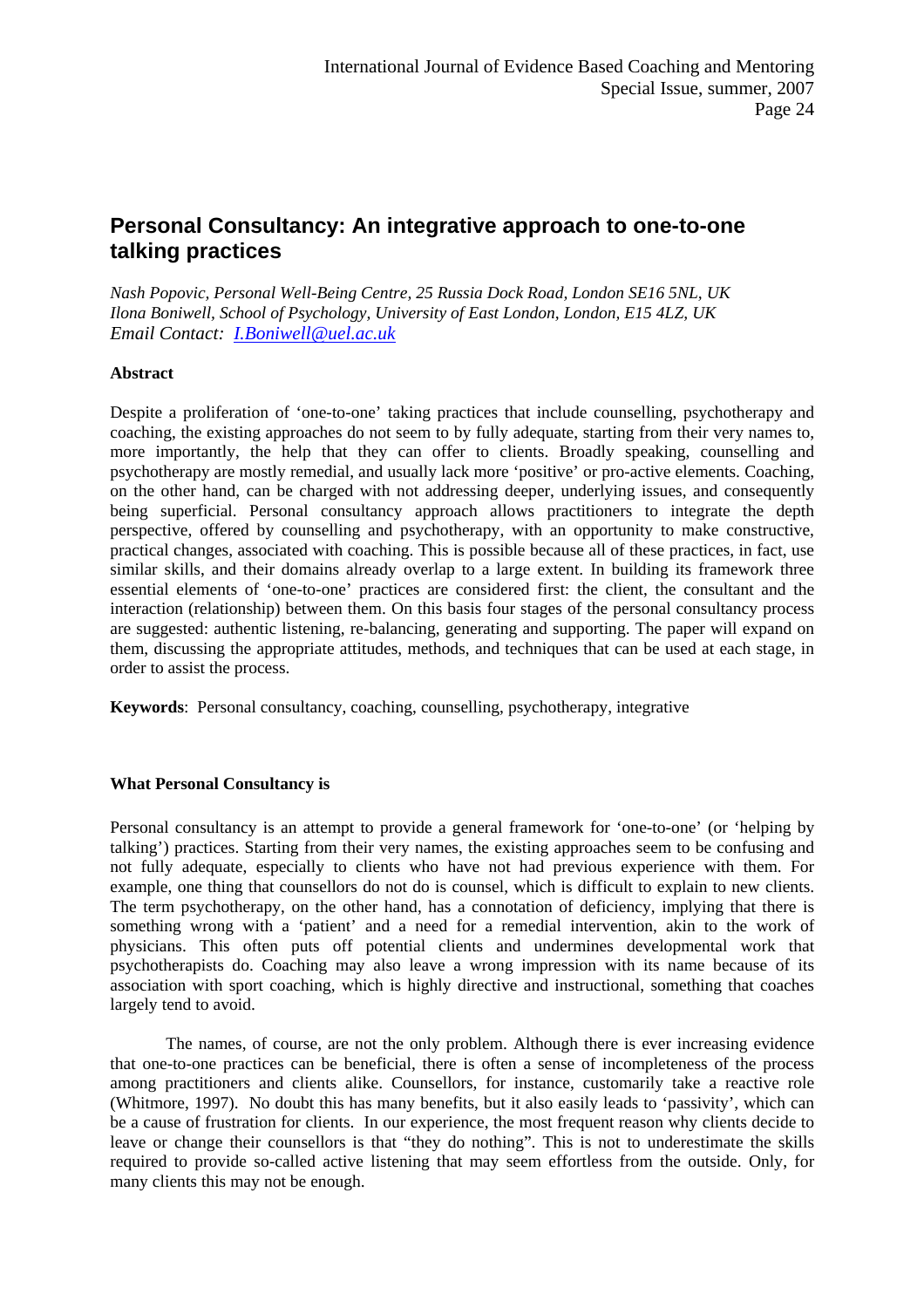On the other hand, some other approaches, such as cognitive-behavioural therapy, NLP, and coaching are usually far more proactive, but perhaps at the expense of paying insufficient attention to deeper, underlying issues. In particular, coaching, that is still in the process of developing its conceptual and evaluative basis (Peltier, 2001) is vulnerable in this respect. The briefness of currently unregulated coaching courses can produce newly baked professionals that cling onto techniques and tools (e.g. wheel of life, value elicitation, matching and mirroring) to see them through a session. Not only may this not be conducive to a genuine interaction, but some of these techniques even contradict what we know from psychology research. For example, a number of training courses in life coaching emphasise an explicit commitment from clients to undertake an action, often by asking them to sign a commitment form, or by attaching an external reward to a desired behaviour. Whilst this may be effective in the short-term, research warns us about the long-term costs of relying on extrinsic motivation that can undermine personal agency (Ryan and Deci, 2000). Probably the biggest danger lies in the echoes of some largely discredited behaviourist ideas, such as that changing the behaviour will automatically change thoughts and emotions, making their way into the coaching manuals<sup>1</sup>. Pointing out possible and actual shortfalls should not, by any means, cast doubt on the good work put in by various individuals and organisations towards establishing ethical and professional standards in coaching (Palmer and Whybrow, 2005). Nor should the above undermine the value of proactive practices that can provide a more focused approach and scaffoldings for personal development and improvement of already functional individuals. Again, as in the previous case, our intention is only to highlight their incompleteness. Concentrating on action and producing measurable outcomes fast will not be fully beneficial if the underlying issues and conflicts, as well as the validity of clients' goals, are not examined and if a natural dynamic of change is ignored.

Various attempts to find a way to strictly demarcate the boundaries between different one-toone talking practices (Kampa-Kokesch and Anderson, 2001) do not make things better. Counselling, psychotherapy and coaching are often artificially separated by a temporal perspective (apparently, counselling and psychotherapy deal with the past, while coaching with the present and future), or by specifying a client group (working with normal vs. clinically pathological population, which are themselves fuzzy and controversial categories). Therapy as a remedial activity is sometimes contrasted with the performance improvement objective of coaching (Carroll, 2003). Does it mean, we wonder, that counsellors who are doing developmental work on a regular basis should be told off for not sticking to the 'remedial'?

The truth is that all these practices rely heavily on similar skills and their domains overlap to a large extent. Summerfield admits that '…a good coach may be constantly switching between coaching and counselling during a single session' (Summerfield, 2002, p.37). We believe that getting rid of ideological baggage associated with the above approaches (and their subdivisions) and combining their strengths in a meaningful way would be beneficial for practitioners and clients alike. Personal consultancy is an attempt to do so, by creating a new integrative approach to working with clients. The term *consultancy* is defined as a meeting which is held to discuss something and to decide what should be done about it – this, in our view, describes one-to-one talking practices better than other terms. *Personal* signifies that it is about focusing on the person and personal matters (that, of course, may include social and professional issues). The aim of personal consultancy is to help clients solve their internal conflicts or problems, and also to facilitate personal development and improvement. Therefore, it also focuses on clients' strengths and enhancing their quality of life. This process is described in the following model.

 $\overline{a}$ 

<span id="page-1-0"></span><sup>&</sup>lt;sup>1</sup> See, for example, 'Rapid Results' Coach Training DVDs of the Coaching Academy, 2004.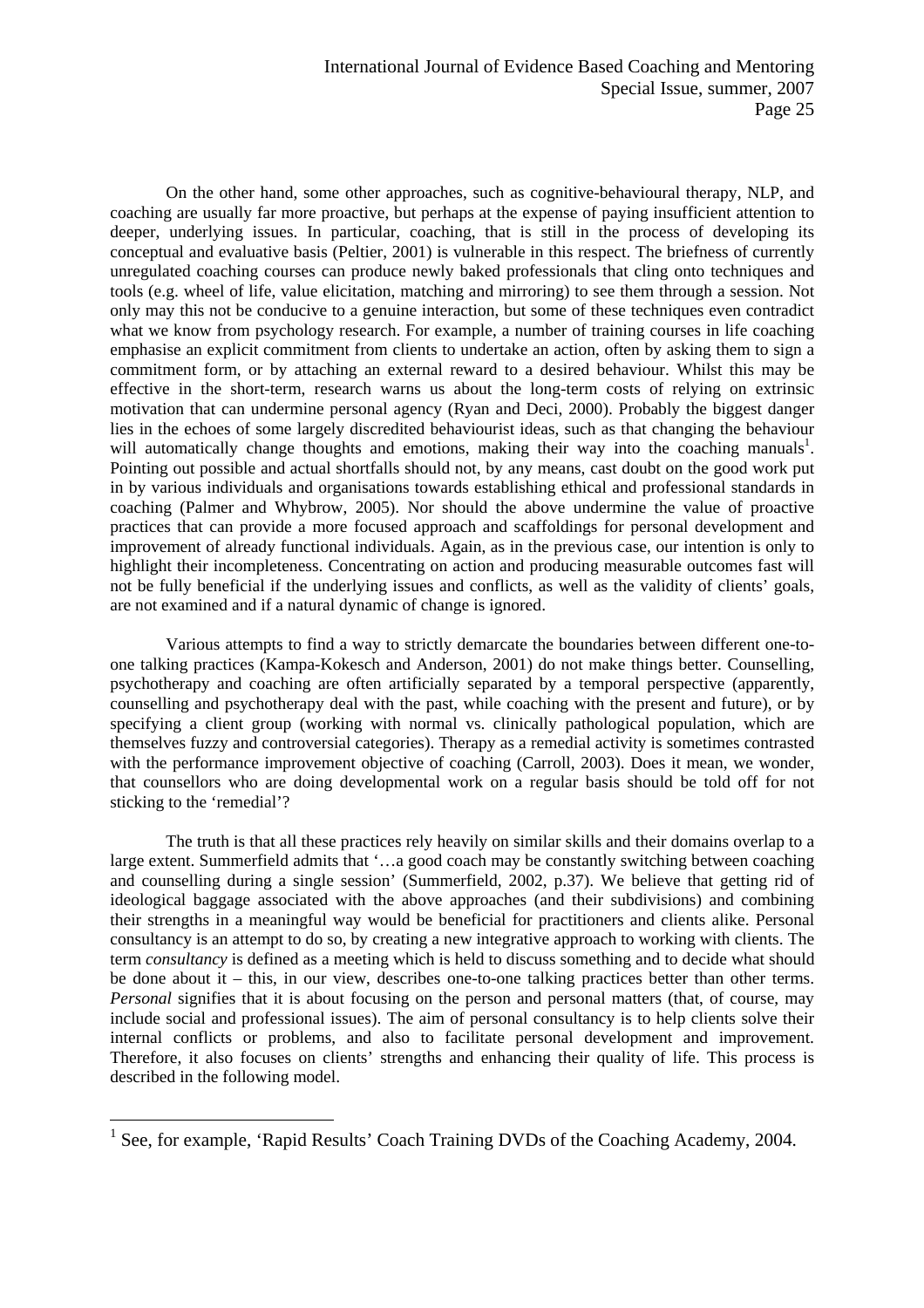## **The model**

In an attempt to minimise ideological bias, the model starts from the basic elements that are necessary beyond doubt. It is proposed that there are three such elements: the client, the consultant and the interaction (relationship) between them. These three elements can provide the three dimensions of the process, which can be graphically presented in the following way:



Being with the client

## **Figure 1:**

The *vertical axis* relates to the consultant and encompasses two basic modes:

a) Being with the client - a non-directive, reactive, defused mode.

b) Doing with the client - a more directive, proactive, focused mode.

The *horizontal axis* relates to the client and encompasses two basic domains:

a) The domain of existing emotional, cognitive and behavioural patterns (that can include the present and the past).

b) The domain of desired, strived for patterns (that can include the present and the future).

## The *diagonal axis* refers to the level of interaction:

a) The depth focuses on the intra psychic, inner world of the client, emphasised in the psychoanalytic approach, for example.

b) The surface focuses on the client's reality (the external manifestations and events) and behaviour, emphasised, for instance, in the cognitive-behavioural approach.

## **The relationship**

Some practices pay only perfunctory attention to the relationship between a practitioner and a client, and others, on the other hand, consider it to be the most important (even the only important) aspect. As always, the truth is likely to be somewhere in the middle. 'How' (the relationship) is very important, but not always sufficient on its own. In the worst case, the client can enjoy the relationship with the practitioner to the point of self-indulgence, which would not contribute to a contractive change. In the model above, it is proposed that the scope of the interaction is defined by the depth-surface axis (which, of course, does not mean that this is the only important thing in the interaction). These terms do not have value connotation. We do not consider that depth, for instance, is intrinsically superior to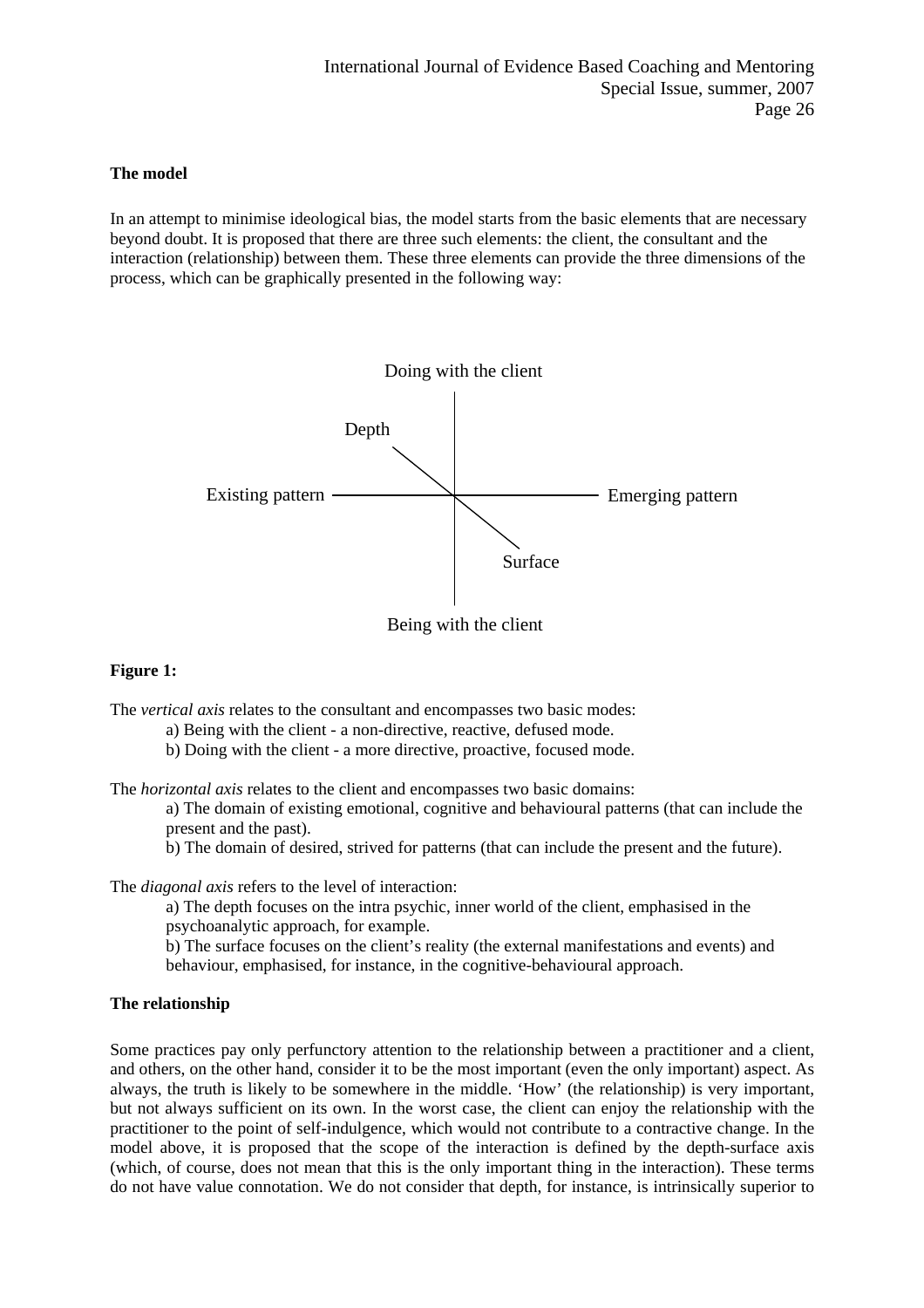the surface. It is not always appropriate or necessary to go into depth, but also it is sometimes futile to stay on the surface. Practitioners need to be comfortable with both.

There are many characteristics of the practitioner that can contribute to the good relationship: being genuine, reliable, trustworthy, conscientious, acting with acceptance and integrity. However, the bottom line is that the relationship is a tacit component of the process that mostly depends on the practitioner's experience, talents and sensitivity, so little can be said about it. 'Techniques', such as mirroring, for example, seem to be more of a hindrance than a help, because they inevitably lead to losing spontaneity, an essential ingredient in a good relationship.

#### **The stages of the process**

The other two axes deal with 'what' (the content) rather than 'how' (although, of course, this is not and does not need to be a sharp distinction). They provide four quadrants that can be identified with the stages of the consulting process, as represented in the diagram below.



Being with the client

## **Figure 2:**

 **Authentic listening.** Listening, needless to say, is ubiquitous in one-to-one practices. However, we believe that listening, which we name authentic, deserves its own quadrant because of its unique emphasis: it is listening that is an end in itself, not a means to an end. The term *authentic* indicates the need for a genuine focus on what the other person is communicating, rather than applying techniques or procedures in order to leave an impression of listening. It is foremost about giving space to clients, letting them talk and express themselves (cognitively and emotionally). This, of course, does not mean being completely passive. A consultant needs to understand and gather information (through observation too, beside listening), which may involve clarifying certain issues by asking relevant questions, summarising what has been said, or categorising information into themes. Certain methods, such as free association, drawing or visualisation (e.g. to describe an emotion) may sometimes aid the process. Several attitudes can facilitate this stage: interest, (non-attached) involvement, respect (including self-respect), and empathy. However, being with the client requires taking a back seat, so a repertoire of techniques in this (as well as in the fourth quadrant) is, naturally, limited. *Phenomenological reduction*, (used, for example, in existential therapy) is suggested as a valuable tool. It consists of bracketing one's own assumptions, judgements or expectations, in order to gain insights from experience rather than existing mental constructs (for further description, see for example, Young, 2000, p.75).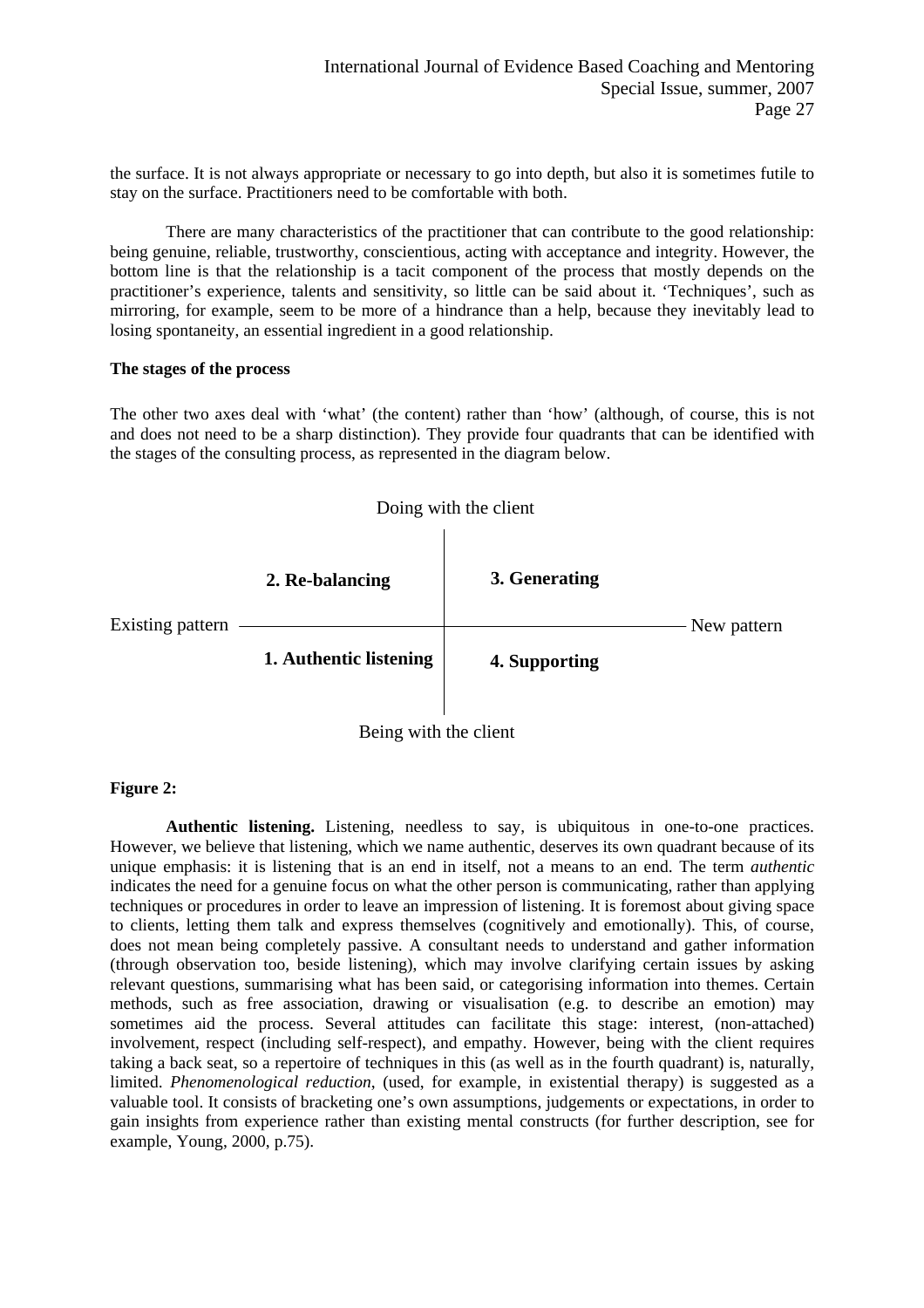**Re-balancing** consists of helping clients to locate and resolve internal conflicts that could be cognitive, emotional, behavioural or complex (e.g. a conflict between one's thoughts and feelings). It is achieved by helping a client to reveal his or her pre-assumptions, bring to the surface suppressed emotions, or examine the causes of undesirable reactions. This may involve analysis of material at hand (e.g. dreams), challenging (e.g. thoughts that support client's negative patterns or an inaccurate conception of oneself), examining, exploring, uncovering or interpreting. Many techniques can assist this process. Examples on the cognitive level may include laddering (Dryden, 1990), or resolving contradictions by pointing at inconsistencies, incompleteness, incongruence with the facts, and incoherence (redundant beliefs). Resolving emotional conflicts can be aided by methods such as focusing (Gendlin, 1981), re-living the past experiences; systematic elimination (Popovic, 2005), or developing acceptance. Behavioural conflicts can be tackled by, for example, helping a client to set priorities or become more impartial. At this stage, positive aspects of the person can also be brought forward, by locating client's strengths and competencies.

 **Generating** focuses on personal change and achievement. In other words, on developing new more constructive patterns. On the cognitive side this may involve setting or clarifying goals; identifying and exploring options; choosing solutions; developing an action plan. On the affective side a consultant can help the client learn how to alter and control their affective states by using visualisation, relaxation, breathing exercises or meditation. Well known methods such as desensitisation, exposure or dis-identification can be utilised to modify one's behaviour. Many coaches locate their services within this quadrant, largely skipping the previous stages. However, generating new patterns is more effective if the existing ones have been attended to.

 **Supporting**. This stage is also about being with the client, and therefore the range of techniques is limited. On the cognitive level, a consultant can help a client identify support mechanisms (e.g. family members) and, on the other side of the coin, do a prediction check (of what can go wrong). On the affective level, a consultant can provide stability and acknowledgement (of difficulties). And on the behavioural level, encouragement (e.g. focusing on benefits) can help a client sustain motivation.

 The consultancy process should ideally follow the pattern 1, 2, 1, 3, 1, 4, 1… Returning to authentic listening is essential. For example, it would be a mistake to point out certain inconsistencies in a client's views (2) and then immediately jump to generating different options (3). The client may need time to absorb what has been discussed and the consultant needs to check if the new insights have been internalised before moving on, which requires listening first. Of course, not all these stages are always necessary. Sometimes a process may end with the stage 2, or certain specific practical issues may need only a brief visit to the same stage. Nevertheless, it is important not to lose sight of them all.

## **Conclusion**

It can be only right that clients expect to get 'value for money' (or value for their time in the case of free consultancy) and this means the whole package. Few clients nowadays are interested in lengthy therapy that is supposed to reveal some hidden parts of their selves with little effect in real life. The assumption that when the depth is sorted out, the surface will take care of itself has never been proven in practice. On the other hand, clients soon become disillusioned by the short-term effects of practices that build on weak or non-existent foundations. Most clients want to explore their depths but also make constructive, practical changes. Personal consultancy is an attempt to provide a model broad enough to satisfy such requirements. Its integrative character is what distinguishes this one-to-one practice for counselling or coaching.